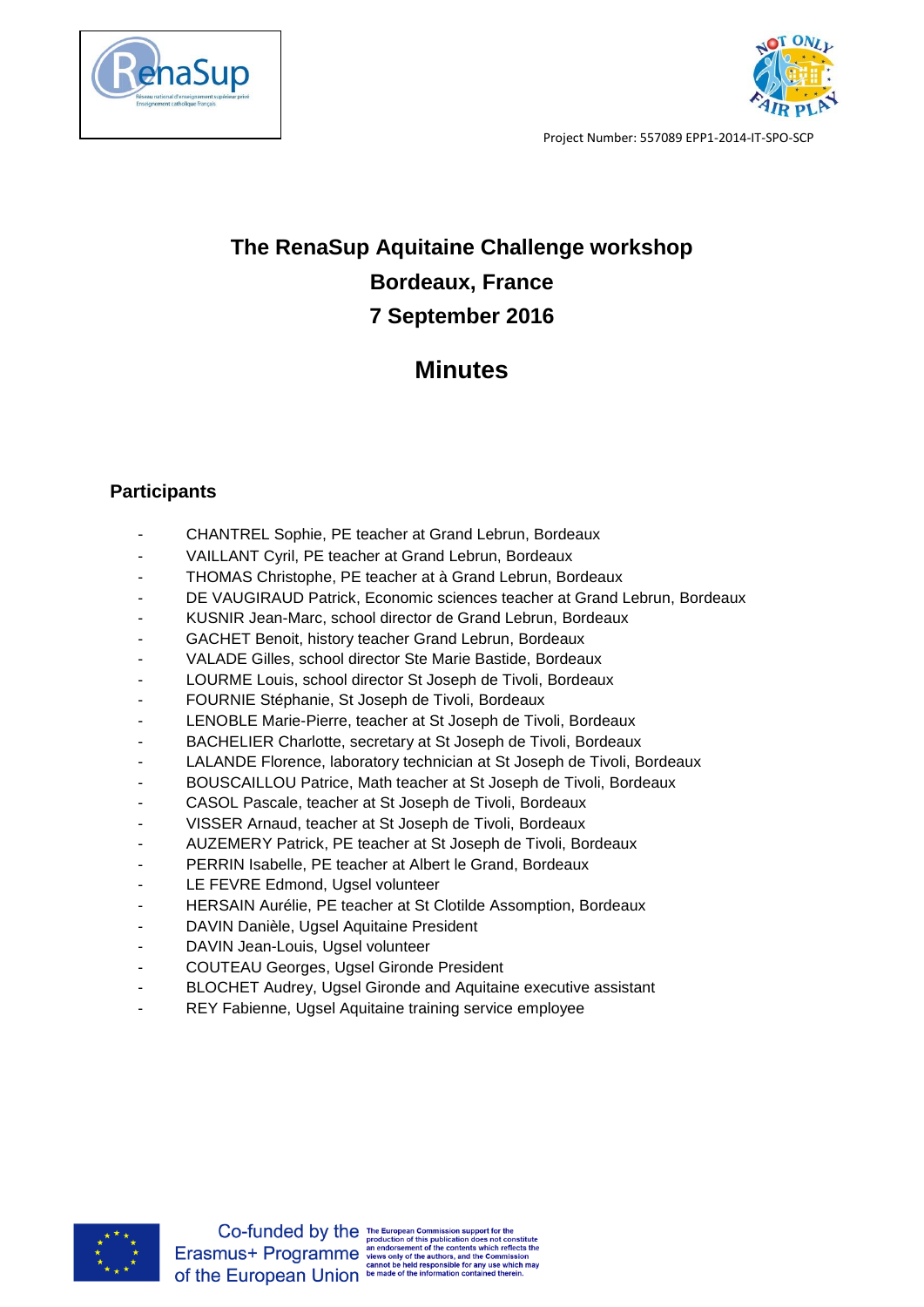



Project Number: 557089 EPP1-2014-IT-SPO-SCP

## **Minutes**

The workshop started with a presentation of all the participants. If they were teachers, what school subject they taught, if they weren't teachers, what role they had and what impact they can have on students regarding the project Not Only Fair Play. There were six physical education teachers, seven 'other' teachers, three school directors, and among the others: presidents and people working for sport organizations working with students, school staff and volunteers. The participants came from six different schools:

- L'ISFEC
- Lycée Le Mirail
- Sainte-Marie Grand Lebrun
- Saint Joseph de Tivoli
- Sainte Marie Bastide
- Lycée de l'Assomption

And from sport organizations as well. UGSEL is the national sport organization of the French Catholic Education and is divided into regional UGSEL. This is the reason why there were participants coming from UGSEL Aquitaine and UGSEL Gironde. Aquitaine and Gironde being two regions of France. We involved those people because they had a meaningful role in the organization and the smooth execution of the sporting event. They also work with teachers and school directors so the themes of the toolkit were of a great interest to them.

Then, RenaSup presented the project Not Only Fair Play, for the few people who did not know about it. We presented the results of the project so far and what the partners of Not Only Fair Play had produced so far.

We then explained the aims of the toolkits and presented the different pieces of work. The presentation was divided into three parts: the toolkit for physical education teachers, the toolkit for teachers and the toolkit for school directors. After giving a brief presentation of the three sections and of the different toolkit available on the Not Only Fair Play portal, we decided to make an emphasis on one toolkit per section so we could use these toolkits for the organization of the sporting event.

Therefore, we decided to present the toolkit concerning ethics in sport in the section for the physical education teachers. It seemed important to highlight this particular theme. Indeed, the idea was to point out the importance of participating instead of winning, of teams instead of being alone, of helping others. And because 'ethics' is the keyword of the teaching of sport in France, this toolkit really interested the teachers because it comforted them in their manner of teaching, and gave them material and strategies to improve their way of teaching.

In the section toolkit for teachers, we decided to present the toolkit "coexistence between sport and school". Two questions came out: what is the role of other school subjects during the physical education class? And what skills can sport give to students to improve their academic success? What resulted from this presentation is that it is important connect sport and school because it is difficult to make one work without the other. For example, sport offers a frame, it is compulsory to obey the rules and respect the referee. Sometimes, students have no problem with authority during a sport class, but they reject this same authority if it comes from a "more academic" teacher or a school director. The idea is therefore to make them understand that the respect of rules is necessary during a sport class as well as in school.

Finally, we presented the toolkit for school directors which was the toolkit concerning sport and social inclusion. Sport is the best setting to promote school inclusion.



 $\label{eq:co-fundred} \begin{array}{ll} \textbf{Co-funeded by the} \textbf{e}_{\texttt{tropean Commission support for the production of this publication does not constitute the contents which reflects the program and the others, and the Commission cannot be held responsible for any use which may be **ELUropean Union** be made of the information contained therein.} \end{array}$